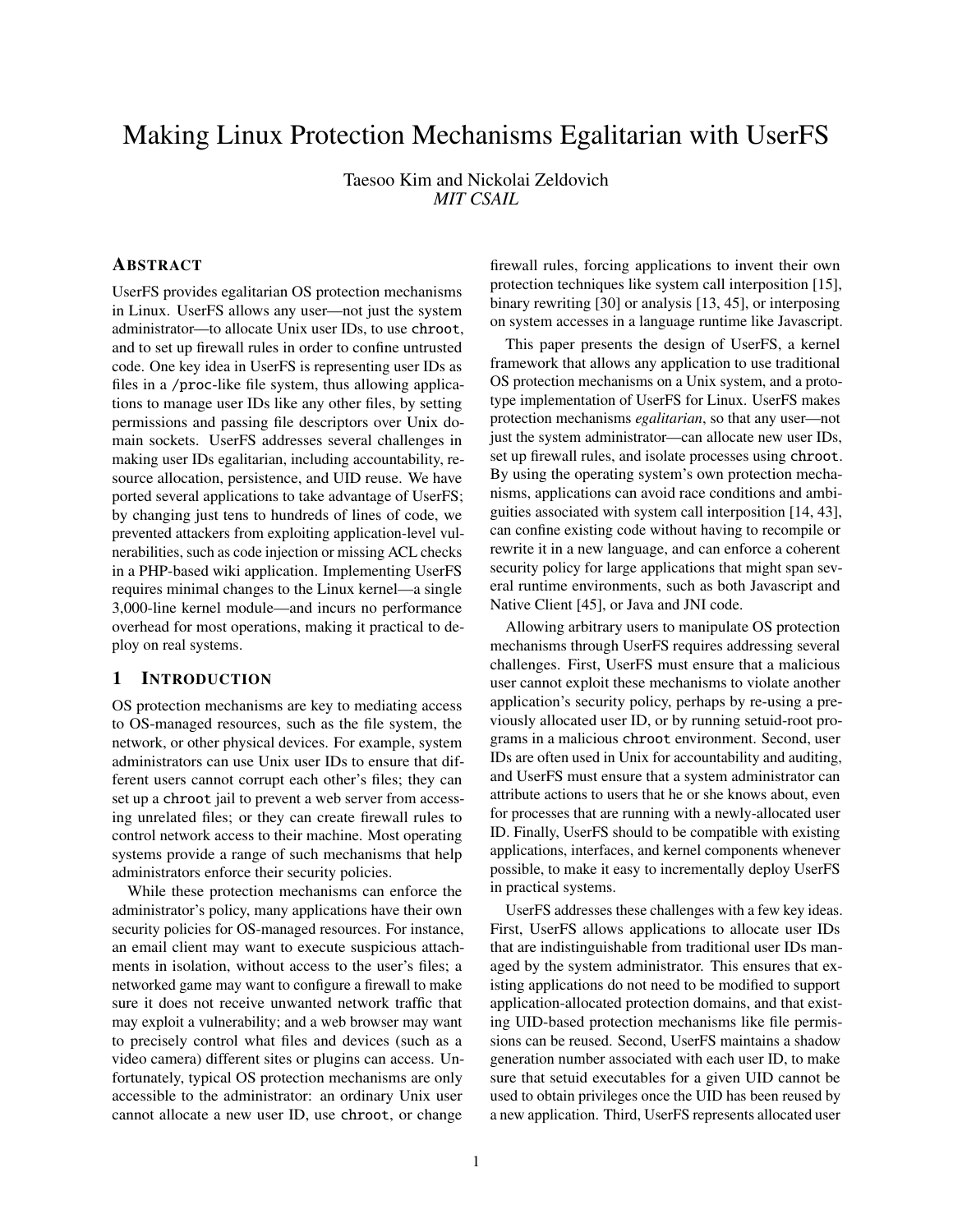IDs using files in a special file system. This makes it easy to manipulate user IDs, much like using the /proc file system on Linux, and applications can use file descriptor passing to delegate privileges and implement authentication logic. Finally, UserFS uses information about what user ID allocated what other user IDs to determine what setuid executables can be trusted in any given chroot environment, as will be described later.

We have implemented a prototype of UserFS for Linux purely as a kernel module, consisting of less than 3,000 lines of code, along with user-level support libraries for C and PHP-based applications. UserFS imposes no performance overhead for most existing operations, and only performs an additional check when running setuid executables. We modified several applications to enforce security policies using UserFS, including Google's Chromium web browser, a PHP-based wiki application, an FTP server, ssh-agent, and Unix commands like bash and su, all with minimal code modifications, suggesting that UserFS is easy to use. We further show that our modified wiki is not vulnerable by design to 5 out of 6 security vulnerabilities found in that application over the past several years.

The key contribution of this work is the first system that allows Linux protection and isolation mechanisms to be freely used by non-root code. This improves overall security both by allowing applications to enforce their policies in the OS, and by reducing the amount of code that needs to run as root in the first place (for example to set up chroot jails, create new user accounts, or configure firewall rules).

The rest of this paper is structured as follows. Section 2 provides more concrete examples of applications that would benefit from access to OS protection mechanisms. Section 3 describes the design of UserFS in more detail, and Section 4 covers our prototype implementation. We illustrate how we modified existing applications to take advantage of UserFS in Section 5, and Section 6 evaluates the security and performance of UserFS. Section 7 surveys related work, Section 8 discusses the limitations of our system, and Section 9 concludes.

## 2 MOTIVATION AND GOALS

The main goal of UserFS is to help applications reduce the amount of trusted code, by allowing them to use traditionally privileged OS protection mechanisms to control access to system resources, such as the file system and the network. We believe this will allow many applications to improve their security, by preventing compromises where an attacker takes advantage of an application's excessive OS-level privileges. However, UserFS is not a security panacea, and programmers will still need to think about a wide range of other security issues from cryptography to cross-site scripting attacks. The rest of this section provides several motivating examples in which UserFS can improve security.

Avoiding root privileges in existing applications. Typical Unix systems run a large amount of code as root in order to perform privileged operations. For example, network services that allow user login, such as an FTP server, sshd, or an IMAP server often run as root in order to authenticate users and invoke setuid() to acquire their privileges on login. Unfortunately, these same network services are the parts of the system most exposed to attack from external adversaries, making any bug in their code a potential security vulnerability. While some attempts have been made to privilege-separate network services, such as with OpenSSH [39], it requires carefully re-designing the application and explicitly moving state between privileged and unprivileged components. By allowing processes to explicitly manipulate Unix users as file descriptors, and pass them between processes, UserFS eliminates the need to run network services as the root user, as we will show in Section 5.3.

In addition to network services, users themselves often want to run code as root, in order to perform currentlyprivileged operations. For instance, chroot can be useful in building a complex software package that has many dependencies, but unfortunately chroot can only be invoked by root. By allowing users to use a range of mechanisms currently reserved for the system administrator, UserFS further reduces the need to run code as root.

Sandboxing untrusted code. Users often interact with untrusted or partially-trusted code or data on their computers. For example, users may receive attachments via email, or download untrusted files from the web. Opening or executing these files may exploit vulnerabilities in the user's system. While it's possible for the mail client or web browser to handle a few types of attachments (such as HTML files) safely, in the general case opening the document will require running a wide range of existing applications (e.g. OpenOffice for Word files, or Adobe Acrobat to view PDFs). These helper applications, even if they are not malicious themselves, might perform undesirable actions when viewing malicious documents, such as a Word macro virus or a PDF file that exploits a buffer overflow in Acrobat.

Guarding against these problems requires isolating the suspect application from the rest of the system, while providing a limited degree of sharing (such as initializing Acrobat with the user's preferences). With UserFS, the mail client or web browser can allocate a fresh user ID to view a suspicious file, and use firewall rules to ensure the application does not abuse the user's network connection (e.g. to send spam), and Section 5.2 will describe how UserFS helps Unix users isolate partially-trusted or untrusted applications in this manner.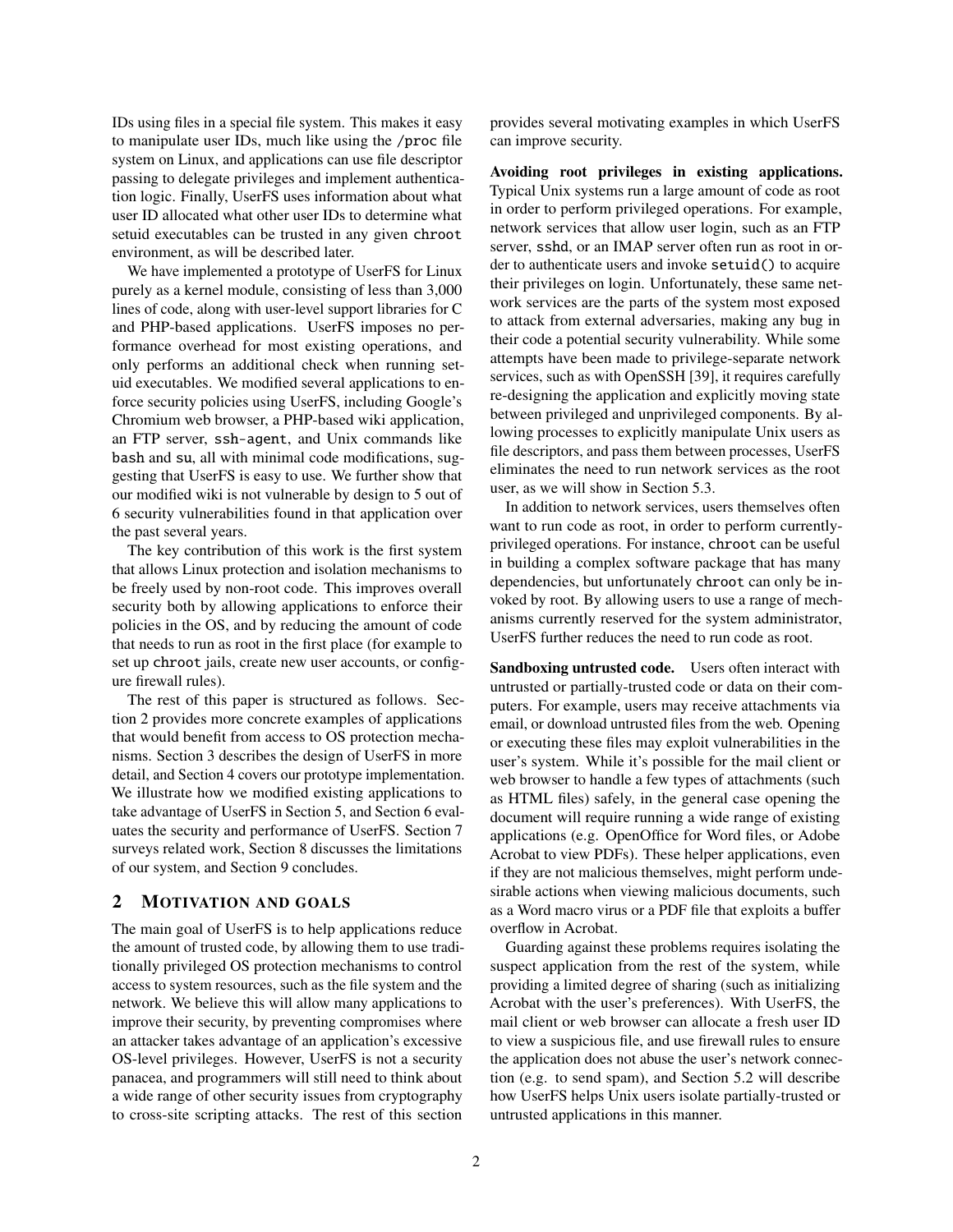Enforcing separation in privilege-separated applications. One approach to building high-security applications is to follow the principle of least privilege [40] by breaking up an application into several components, each of which has the minimum privileges necessary. For instance, OpenSSH [39], qmail [3], and the Chromium browser [2] follow this model, and tools exist to help programmers privilege-separate existing applications [7]. One problem is that executing components with less privileges requires either root privilege to start with (and applications that are not fully-trusted to start with are unlikely to have root privileges), or other complex mechanisms. With UserFS, privilege-separated applications can use existing OS protection primitives to enforce isolation between their components, without requiring root privileges to do so. We hope that, by making it easier to execute code with less privileges, UserFS encourages more applications to improve their security by reducing privileges and running as multiple components. As an example, Section 5.4 shows how UserFS can isolate different processes in the Chromium web browser.

Exporting OS resources in higher-level runtimes. Finally, there are many higher-level runtimes running on a typical desktop system, such as Javascript, Flash, Native Client [45], and Java. Applications running on top of these runtimes often want to access underlying OS resources, including the file system, the network, and local devices such as a video camera. This currently forces the runtimes to implement their own protection schemes, e.g. based on file names, which can be fragile, and worse yet, enforce different policies depending on what runtime an application happens to use. By using UserFS, runtimes can delegate enforcement of security checks to the OS kernel, by allocating a fresh user ID for logical protection domains managed by the runtime. For example, Section 5.1 shows how UserFS can enforce security policies for a PHP web application. In the future, we hope the same mechanisms can be used to implement a coherent security policy for one application across all runtimes that it might use.

## 3 KERNEL INTERFACE DESIGN

To help applications reduce the amount of trusted code, UserFS allows any application to *allocate new principals*; in Unix, principals are user IDs and group IDs. An application can then enforce its desired security policy by first allocating new principals for its different components, then, second, setting file permissions—i.e., read, write, and execute privileges for principals—to match its security policy, and finally, running its different components under the newly-allocated principals.

A slight complication arises from the fact that, in many Unix systems, there are a wide range of resources available to all applications by default, such as the /tmp directory or the network stack. Thus, to restrict untrusted code from accessing resources that are accessible by default, UserFS also allows applications to *impose restrictions* on a process, in the form of chroot jails or firewall rules. The rest of this section describes the design of the UserFS kernel mechanisms that provide these features.

## 3.1 User ID allocation

The first function of UserFS is to allow any application to allocate a new principal, in the form of a Unix user ID. At a naïvely high level, allocating user IDs is easy: pick a previously unused user ID value and return it to the application. However, there are four technical challenges that must be addressed in practice:

- When is it safe for a process to exercise the privileges of another user ID, or to change to a different UID? Traditional Unix provides two extremes, neither of which are sufficient for our requirements: non-root processes can only exercise the privileges of their current UID, and root processes can exercise everyone's privileges.
- How do we keep track of the resources associated with user IDs? Traditional Unix systems largely rely on UIDs to attribute processes to users, to implement auditing, and to perform resource accounting, but if users are able to create new user IDs, they may be able to evade UID-based accounting mechanisms.
- How do we recycle user ID values? Most Unix systems and applications reserve 32 bits of space for user ID values, and an adversary or a busy system can quickly exhaust  $2^{32}$  user ID values. On the other hand, if we recycle UIDs, we must make sure that the previous owner of a particular UID cannot obtain privileges over the new owner of the same UID value.
- Finally, how do we keep user ID allocations persistent across reboots of the kernel?

We will now describe how UserFS addresses these challenges, in turn.

#### *3.1.1 Representing privileges*

UserFS represents user IDs with *files* that we will call *Ufiles* in a special /proc-like file system that, by convention, is mounted as /userfs. Privileges with respect to a specific user ID can thus be represented by *file descriptors* pointing to the appropriate Ufile. Any process that has an open file descriptor corresponding to a Ufile can issue a USERFS IOC SETUID *ioctl* on that file descriptor to change the process's current UID (more specifically, euid) to the Ufile's UID.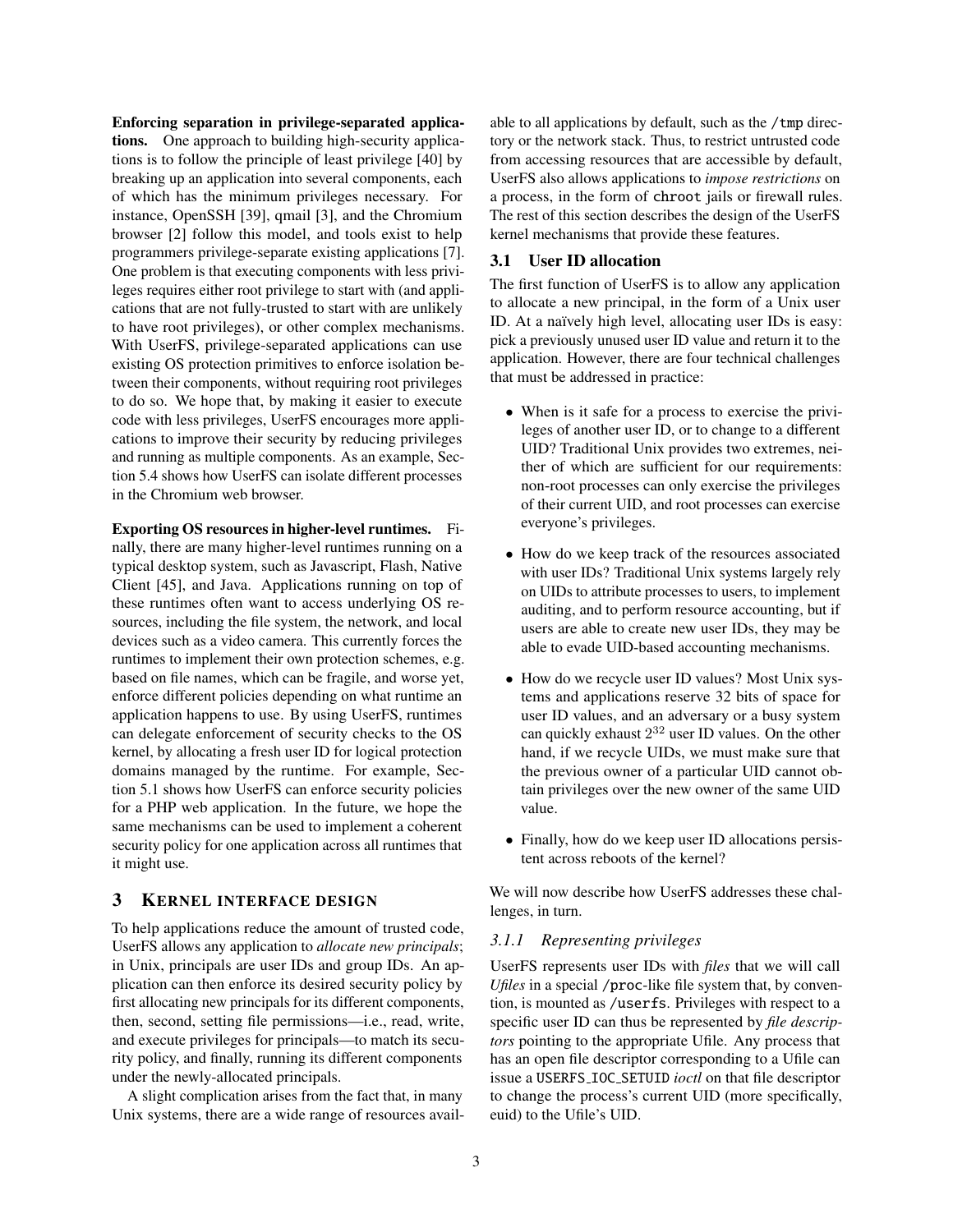Aside from the special *ioctl* calls, file descriptors for Ufiles behave exactly like any other Unix file descriptor. For instance, an application can keep multiple file descriptors for different user IDs open at the same time, and switch its process UID back and forth between them. Applications can also use file descriptor passing over Unix domain sockets to pass privileges between processes. This can be useful in implementing user authentication or login, by allowing an authentication daemon to accept login requests over a Unix domain socket, and to return a file descriptor for that user's Ufile if the supplied credential (e.g. password) was correct.

Finally, each Ufile under /userfs has an owner user and group associated with it, along with user and group permissions. These permissions control what other users and groups can obtain the privileges of a particular UID by opening its via path name. By default, a Ufile is owned by the user and group IDs of the process that initially allocated that UID, and has Unix permissions 600 (i.e. accessible by owner, but not by group or others), allowing the process that allocated the UID to access it initially. A process can always access the Ufile for the process's current UID, regardless of the permissions on that Ufile (this allows a process to always obtain a file descriptor for its current UID and pass it to others via FD passing).

#### *3.1.2 Accountability hierarchy*

Ufiles help represent privileges over a particular user ID, but to provide accountability, our system must also be able to say what user is responsible for a particular user ID. This is useful for accounting and auditing purposes: tracking what users are using disk space, running CPU-intensive processes, or allocating many user IDs via UserFS, or tracking down what user tried to exploit some vulnerability a week ago.

To provide accountability, UserFS implements a hierarchy of user IDs. In particular, each UID has a parent UID associated with it. The parent UID of existing Unix users is root (0), including the parent of root itself. For dynamically-allocated user IDs, the parent is the user ID of the process that allocated that UID (which in turn has its own parent UID). UserFS represents this UID hierarchy with directories under /userfs, as illustrated in Figure 1. For convenience, UserFS also provides symbolic links for each UID under /userfs that point to the hierarchical name of that UID, which helps the system administrator figure out who is responsible for a particular UID.

In addition to the USERFS IOC SETUID ioctl that was mentioned earlier, UserFS supports three more operations. First, a process can allocate new UIDs by issuing a USERFS IOC ALLOC ioctl on a Ufile. This allocates a new UID as a child of the Ufile's UID, and the value of the newly allocated UID is returned as the result of the ioctl. A process can also de-allocate UIDs by performing an rmdir on the appropriate directory under /userfs. This will recursively de-allocate that UID and all of its child UIDs (i.e. it will work even on non-empty directories), and kill any processes running under those UIDs, for reasons we will describe shortly. Finally, a process can move a UID in the hierarchy using rename (for example, if one user is no longer interested in being responsible for a particular UID, but another user is willing to provide resources for it).

Finally, accountability information may be important long after the UID in question has been de-allocated (e.g. the administrator wants to know who was responsible for a break-in attempt, but the UID in the log associated with the attempt has been de-allocated already). To address this problem, UserFS uses syslog to log all allocations, so that an administrator can reconstruct who was responsible for that UID at any point in time.

#### *3.1.3 UID reuse*

An ideal system would provide a unique identifier to every principal that ever existed. Unfortunately, most Unix kernel data structures and applications only allocate space for a 32-bit user ID value, and an adversary can easily force a system to allocate  $2^{32}$  user IDs. To solve this problem, UserFS associates a 64-bit *generation number* with every allocated  $UID<sup>1</sup>$ , in order to distinguish between two principals that happen to have had the same 32-bit UID value at different times. The kernel ensures that generation numbers are unique by always incrementing the generation number when the UID is deallocated. However, as we just mentioned, there isn't enough space to store the generation number along with the user ID in every kernel data structure. UserFS deals with this on a case-by-case basis:

Processes. UserFS assumes that the current UID of a process always corresponds to the latest generation number for that UID. This is enforced by killing every process whose current UID has been deallocated.

**Open Ufiles.** UserFS keeps track of the generation number for each open file descriptor of a Ufile, and verifies that the generation number is current before proceeding with any ioctl on that file descriptor (such as USERFS IOC SETUID). Once a UID has been reused, the current UID generation number is incremented, and leftover file descriptors for the old Ufile will be unusable. This ensures that a process that had privileges over a UID in the past cannot exercise those privileges once the UID is reused.

<sup>&</sup>lt;sup>1</sup>It would take an attacker thousands of years to allocate  $2^{64}$  UIDs, even at a rate of 1 million UIDs per second.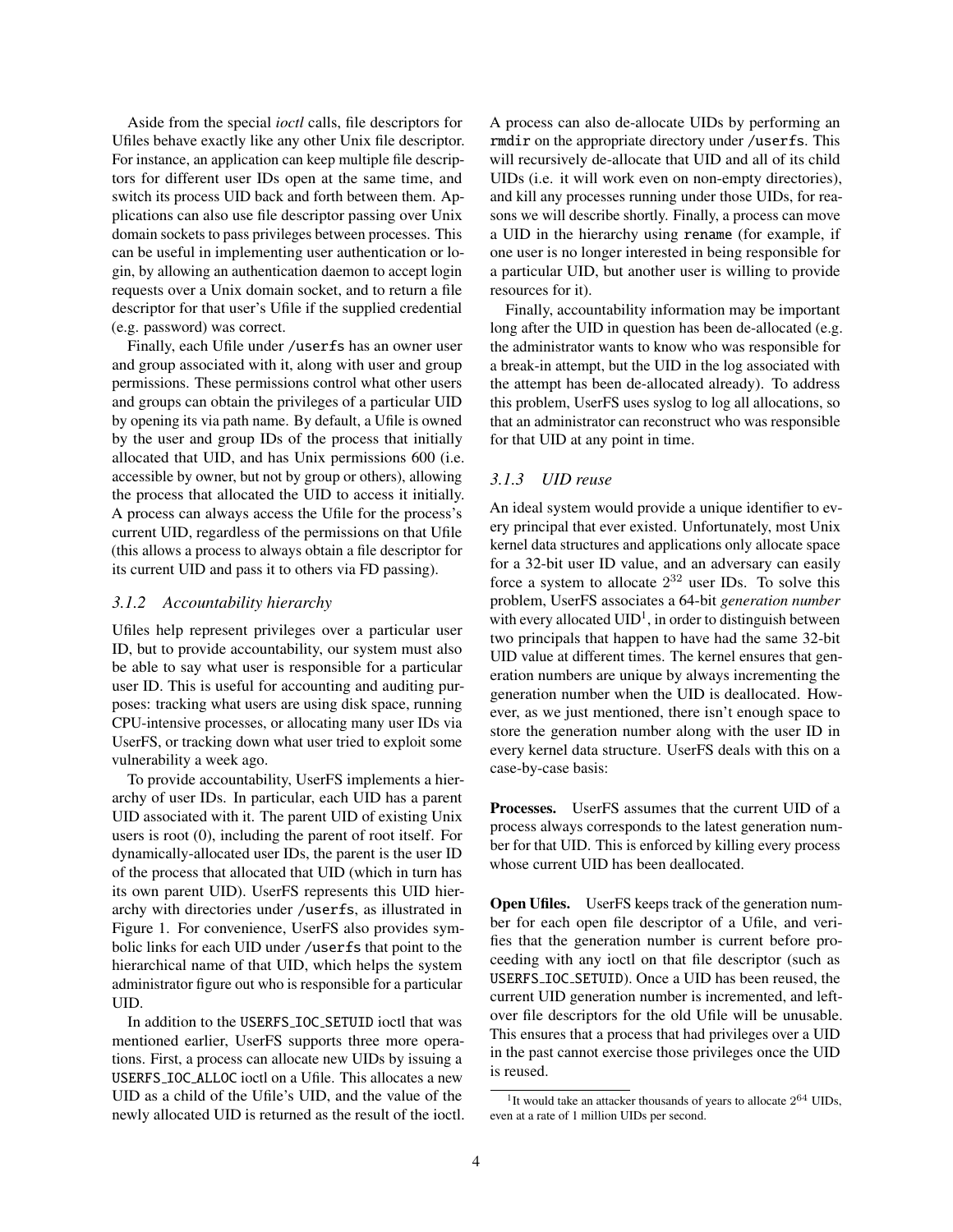| Path name                  | Role                                                |
|----------------------------|-----------------------------------------------------|
| /userfs/ctl                | Ufile for root $(UID 0)$ .                          |
| /userfs/1001/ctl           | Ufile for user 1001 (parent UID 0).                 |
| /userfs/1001/5001/ctl      | Ufile for user 5001 (allocated by parent UID 1001). |
| /userfs/1001/5001/5002/ctl | Ufile for user 5003 (allocated by parent UID 5001). |
| /userfs/1001/5003/ctl      | Ufile for user 5003 (allocated by parent UID 1001). |
| /userfs/1002/ctl           | Ufile for user 1002 (parent UID 0).                 |
| /userfs/5001               | Symbolic link to 1001/5001.                         |
| /userfs/5002               | Symbolic link to 1001/5001/5002.                    |
| /userfs/5003               | Symbolic link to 1001/5003.                         |

Figure 1: An overview of the files exported via UserFS in a system with two traditional Unix accounts (UID 1001 and 1002), and three dynamicallyallocated accounts (5001, 5002, and 5003). Not shown are system UIDs that would likely be present on any system (users such as bin, nobody, etc), or directories that are implied by the ctl files. Each ctl file supports two *ioctl*s: USERFS IOC SETUID and USERFS IOC ALLOC.

Setuid files. Setuid files are similar to a file descriptor for a Ufile, in the sense that they can be used to gain the privileges of a UID. To prevent a stale setuid file from being used to start a process with the same UID in the future, UserFS keeps track of the file owner's UID generation number for every setuid file in that file's extended attributes. (Extended attributes are supported by many file systems, including ext2, ext3, and ext4. Moreover, small extended attributes, such as our generation number, are often stored in the inode itself, avoiding additional seeks in the common case.) UserFS sets the generation number attribute when the file is marked setuid, or when its owner changes, and checks whether the generation number is still current when the setuid file is executed.

Non-setuid files, directories, and other resources. UserFS does not keep track of generation numbers for the UID owners of files, directories, system V semaphores, and so on. The assumption is that it's the previous UID owner's responsibility to get rid of any data or resources they do not want to be accessed by the next process that gets the same UID value. This is potentially risky, if sensitive data has been left on disk by some process, but is the best we have been able to do without changing large parts of the kernel.

There are several ways of addressing the problem of leftover files, which may be adopted in the future. First, the on-disk inode could be changed to keep track of the generation number along with the UID for each file. This approach would require significant changes to the kernel and file system, and would impose a minor runtime performance overhead for all file accesses. Second, the file system could be scanned to find orphaned files, much in the same way that UserFS scans the process table to kill processes running with a deallocated UID. This approach would make user deallocation expensive, although it would not require modifying the file system itself. Finally, each application could run sensitive processes with write access to only a limited set of directories, which can be garbage-collected by the application when it deletes the UID. Since none of the approaches are fully satisfactory, our design leaves the problem to the application, out of concern that imposing any performance overheads or extensive kernel changes would preclude the use of UserFS altogether.

## *3.1.4 Persistence*

UserFS must maintain two pieces of persistent state. First, UserFS must make sure that generation numbers are not reused across reboot; otherwise an attacker could use a setuid file to gain another application's privileges when a UID is reused with the same generation number. One way to achieve this would be to keep track of the last generation number for each UID; however this would be costly to store. Instead, UserFS maintains generation numbers only for allocated UIDs, and just one "next" generation number representing all un-allocated UIDs. UserFS increments this next generation number when any UID is allocated or deallocated, and uses its current value when a new UID is allocated. To ensure that generation numbers are not reused in the case of a system crash, UserFS synchronously increments the next generation number on disk. As an important optimization, UserFS batches on-disk increments in groups of 1,000 (i.e., it only update the on-disk next generation number after 1,000 increments), and it always increments the next generation counter by 1,000 on startup to account for possibly-lost increments.

Second, UserFS must allow applications to keep using the same dynamically-allocated UIDs after reboot (e.g. if the file system contains data and/or setuid files owned by that UID). This involves keeping track of the generation number and parent UID for every allocated UID, as well as the owner UID and GID for the corresponding Ufile. UserFS maintains a list of such records in a file (/etc/userfs uid), as shown in Figure 2. The permissions for the Ufile are stored as part of the owner value (if the owner UID or GID is zero, the corresponding permissions are 0, and if the owner UID or GID is non-zero, the corresponding permissions are read-write). The generation numbers of the parent UID, owner UID, and owner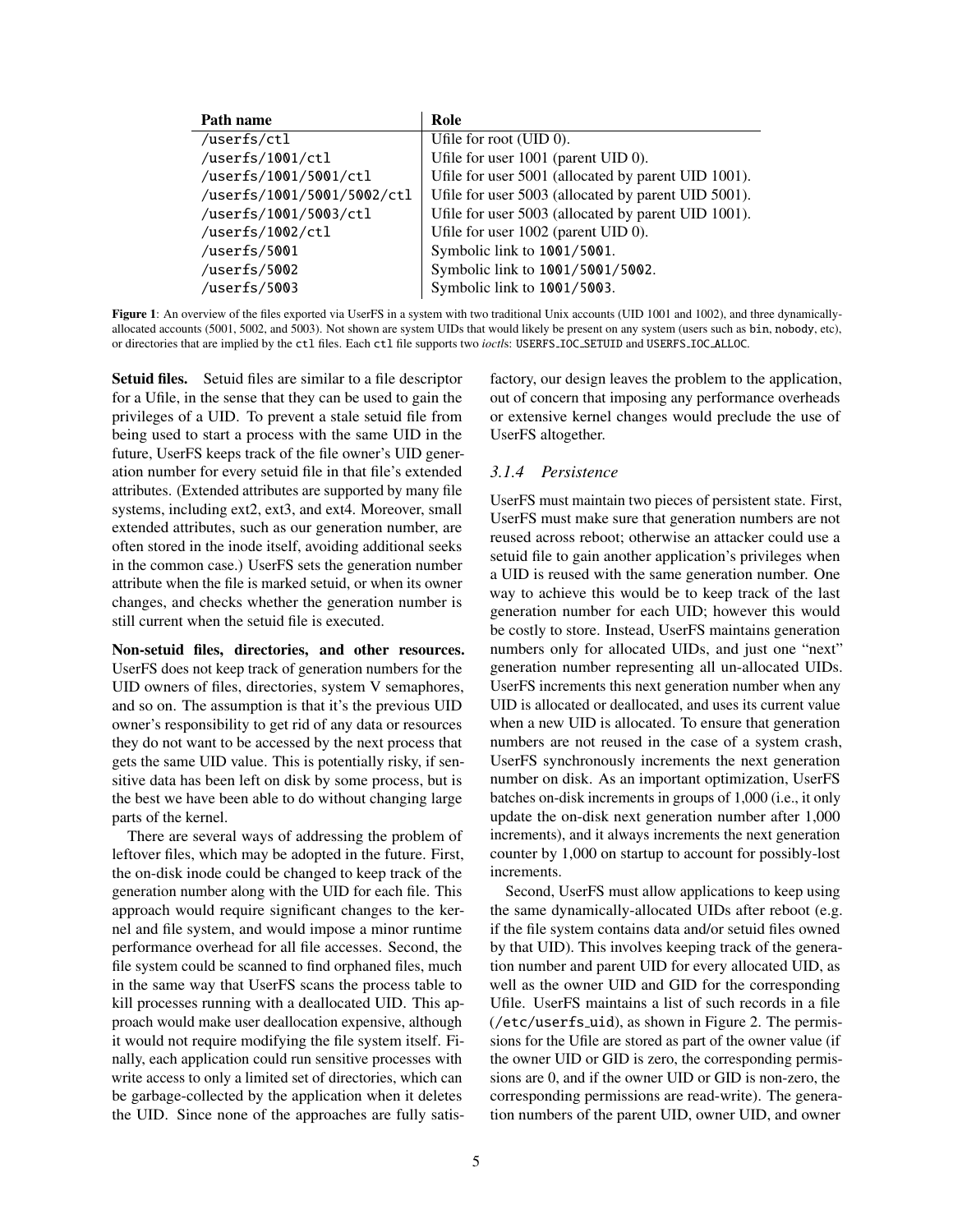GID are not tracked; the parent UID is necessarily current (otherwise this child would have been deallocated), and the owner UID and GID are left up to the Ufile owner.

UserFS lazily updates this on-disk data structure; deletion is implemented in-place by setting the UID value to −1. If an application wants to rely on the Ufile being present after reboot, it can force that Ufile's persistent record to be written to disk by issuing an fsync on the Ufile's file descriptor.

As an optimization, UserFS also allows non-persistent UIDs to be allocated (for isolating processes that do not store any persistent data in the file system under their UID). To implement this, the USERFS IOC ALLOC ioctl takes one argument that indicates whether the new UID should be persistent or not; persistent UIDs can only be allocated to persistent parents.

As a practical matter, UserFS partitions the 32-bit UID space into UIDs reserved for system use (0 through  $2^{30}$  – 1), persistent dynamically-allocated UIDs  $(2^{30}$  through  $2^{31} - 1$ ), non-persistent dynamically-allocated UIDs  $(2^{31} - 1)$ through  $2^{31}+2^{30}-1$ ), and more reserved UIDs  $(2^{31}+2^{30}$ through  $2^{32} - 1$ ). This makes it easy to determine whether a particular UID is persistent, and avoids conflicts with most system-allocated UIDs at either end of the UID number space. UserFS provides modified adduser and deluser programs that create and delete Ufiles when they add or remove users from the system (to allow those users to allocate new UIDs via ioctls on their Ufile), and assumes that the system administrator will not use UIDs in the dynamically-allocated range.

#### 3.2 Restriction mechanisms

To prevent malicious code from accessing resources that are accessible to everyone by default (such as /tmp or the network), UserFS allows applications to take advantage of existing restriction mechanisms: chroot to limit access to the file system namespace, and firewall rules to limit access to the network.

#### *3.2.1 File system namespaces*

To prevent processes from accessing files that are accessible by default, UserFS allows any user to invoke chroot. There are two potential problems associated with this: setuid programs that will behave incorrectly in a chroot environment, and arbitrary programs attempting to escape from a chroot jail by recursive use of chroot itself.

Setuid programs. If a setuid program runs in a chroot environment, it can behave in unpredictable ways—for instance, a setuid-root su program may read a user-supplied /etc/passwd file and grant the caller root access because it assumed that root's password in its version of /etc/passwd was authentic. UserFS relies on the user ID hierarchy to address this problem. In particular, after user  $U$  calls chroot, UserFS will only honor setuid bits

for files owned by UIDs that are descendants of U. In the corner case of root invoking chroot, every user is a descendant of root, and thus every setuid program will still be honored, as on a regular Linux system.

UserFS only keeps track of the last UID to call chroot for a given process (inherited across fork). If one user performs chroot inside a second user's jail, it is the responsibility of the first user to verify that it's creating a chroot environment acceptable to all of its descendants. In practice, we expect that the first user will be a descendant of the second user (because he is executing inside the second user's jail), so this requirement will not pose significant problems.

Escaping chroot. The Linux chroot mechanism works by effectively maintaining a single "barrier" at the specified root directory that prevents the process from evaluating .. (parent directory) of that process's root directory. A process can escape a chroot jail by obtaining a reference (either a file descriptor or current working directory) to a directory outside the chroot'ed hierarchy, and using that reference to walk up the .. pointers to the true file system root. Even if an application properly uses chroot to confine a process, the kernel only keeps track of one root directory pointer per process, so a malicious process in a chroot jail could confine itself to a second chroot jail while maintaining a handle on a directory outside this second jail, and use that handle to escape both jails.

To prevent this problem, UserFS enforces three rules for chroot invoked by non-root users. First, to ensure a process cannot maintain a current working directory outside the chroot environment, UserFS requires that chroot callers set their directory to the chroot target directory ahead of time. Second, UserFS checks that a process calling chroot has no open directory file descriptors. Finally, UserFS ensures that a process cannot receive a directory file descriptor via file descriptor passing from outside the jail: it annotates Unix domain sockets with the sender's root directory (or a "prohibited" value if there are senders with different root directories) on sendmsg, and checks that the sender's root directory matches the recipient process root directory on recvmsg, if the message contains a directory file descriptor.

## *3.2.2 Firewall rules*

Ideally, we would like users to be able to run a process with a set of firewall rules attached to it, and for those firewall rules to apply to any child processes spawned by that process, much in the same way that chroot applies to all child processes. Unfortunately, this would require changing the core Linux kernel: at the very least, it would be necessary to track the "current firewall ruleset" for each process. Since we wanted to implement UserFS purely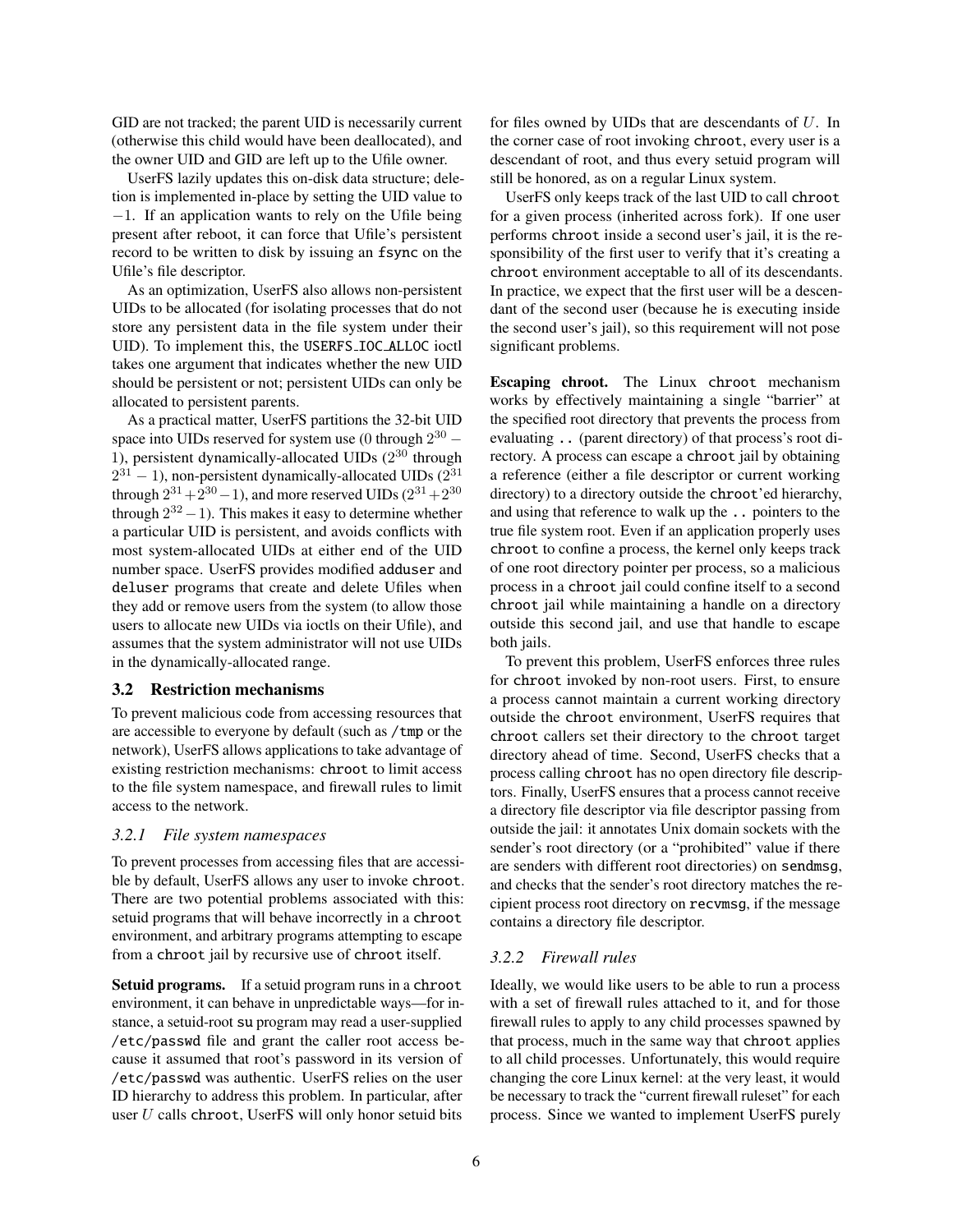| JID     | Parent UID | Generation number   Owner UID |         | Owner GID |
|---------|------------|-------------------------------|---------|-----------|
| 32 bits | 32 bits    | 64 bits                       | 32 bits | 32 bits   |

Figure 2: Record stored by UserFS on disk for each allocated UID, totaling 24 bytes per allocated UID.

in terms of loadable kernel modules, we compromised, and associated firewall rules with UIDs instead. The kernel already keeps track of the UID for each process, and propagates the UID to the children of that process, so UserFS simply needs to ensure that firewall rules for newly-allocated UIDs inherit the firewall rules for the parent UID.

UserFS's firewall system consists of rules, which form rulesets, which are in turn associated with UIDs. At the lowest level, rules are of the form *<i>action*, *proto*, *address*, *netmask, port*). Our prototype supports two kinds of actions, ALLOW and BLOCK, and two protocols, TCP and UDP. The protocol, address, netmask, and port are matched against the destination of outgoing packets or the source of incoming packets; port value 0 matches any port. Supporting just TCP and UDP protocols suffices because, on Linux, a non-root process cannot open a raw socket to send arbitrary packets that are neither TCP or UDP. For kernels that support other protocols, such as SCTP, UserFS's rules could be augmented to track additional protocols.

A ruleset is an ordered sequence of rules, used to determine whether a packet should be allowed or blocked. When checking a packet against a ruleset, UserFS finds the earliest rule in the ruleset that matches the packet, and uses that rule's action to determine if the packet should be allowed or blocked. Each ruleset contains two implicit rules at the end,  $\langle$ ALLOW, TCP, 0.0.0.0, 0.0.0.0, 0 $\rangle$  and  $\langle$ ALLOW, UDP, 0.0.0.0, 0.0.0.0, 0 $\rangle$ , which allow any packets by default. Each UID is associated with a ruleset, and applications can modify that UID's ruleset by adding or removing rules as necessary.

One potential worry in associating rulesets with a UID is that a malicious process can create a child UID with less-restrictive firewall rules. To mitigate this problem, UserFS checks not only the UID's own firewall ruleset, but also the rulesets of all parent UIDs, and only allows packets if they are allowed by every ruleset in this chain.

UserFS provides a Ufile ioctl to add or remove rules from that UID's firewall ruleset. However, there is a slight complication: on the one hand, we want to ensure that a process cannot modify its own firewall ruleset, but on the other hand, a process can always open its own Ufile. To address this problem, UserFS allows the firewall ioctl to be invoked only by the parent UID of a Ufile. This ensures that a process cannot change firewall rules for itself through its own Ufile.

# 4 IMPLEMENTATION

We have implemented UserFS as a kernel module for version 2.6.31 of the Linux kernel. The UserFS kernel module comprises a little less than 3,000 lines of code, excluding unit tests and the user-space mount.userfs command. UserFS relies heavily on the LSM framework [44] for checking generation numbers on setuid files (using file permission and inode setattr hooks), for confining chroot processes (using socket sendmsg and socket recvmsg hooks), and on netfilter for implementing network filtering (using NF INET LOCAL IN and NF INET LOCAL OUT hooks). UserFS also adds support to allow a process to chown or chgrp files between different UIDs that the process has privileges over.

Because UserFS is implemented as a kernel module, and does not modify core kernel code, it makes some trade-offs. For example, the kernel's versions of chown, chgrp, and chroot are not flexible enough for UserFS to implement its desired security policy from a kernel module. As a workaround, UserFS provides ioctls that implement equivalent functionality with its own security policy. Integrating UserFS into the core kernel code would both simplify our implementation and offer a more coherent interface to applications.

We have also implemented helper libraries for applications using UserFS, for both C and PHP. The C library comprises about 1,500 lines of code, including functions to execute a program in a newly-allocated jail and under a fresh user ID, to fork with a new UID, and to manipulate user IDs. The C library is careful to open all Ufiles with the O\_CLOEXEC flag to avoid accidentally leaking Ufile file descriptors to other processes. The PHP library adds about 600 more lines on top of the C library to allow PHP applications to manipulate Ufiles.

# 5 APPLYING USERFS

To illustrate how UserFS would be used in practice, we modified several applications to take advantage of UserFS, including the Chromium web browser, the DokuWiki web application, Unix command-line utilities, and an FTP server. The rest of this section reports on these applications, focusing on the changes we had to make to each application in order to use UserFS, and the resulting benefits from doing so.

## 5.1 DokuWiki

Many web applications implement their own protection mechanisms, since they do not typically run as root, and thus cannot allocate user IDs for each application-level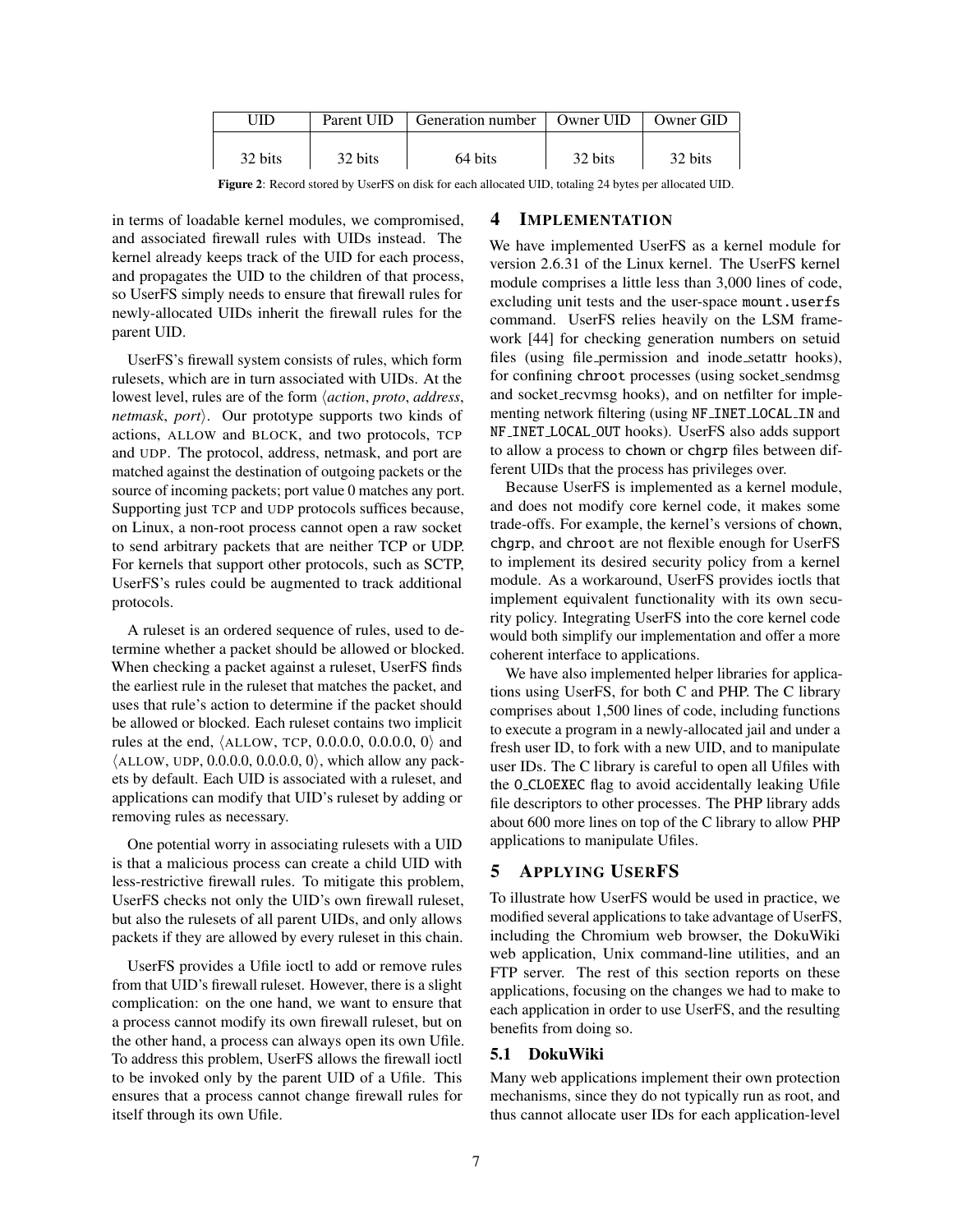user. This can lead to vulnerabilities if the application developers make a mistake in performing security checks [9]. To show how UserFS can prevent similar problems, we modified DokuWiki [10], a wiki application written in PHP that supports read-protected and write-protected pages [11] and that stores wiki pages in the server's file system, to enforce the protection of wiki pages using file system permissions.

Our modified version of DokuWiki allocates a separate UID for each wiki user, and sets Unix permissions on wiki page files to reflect the protection of that page (we use ACL support in the ext4 file system [19] to represent ACLs that involve multiple users). To minimize the amount of damage that an attacker can do, our modified version of DokuWiki executes each HTTP request in a separate process, and allocates a new ephemeral user ID for the initial processing of each request<sup>2</sup>. If an HTTP request provides the correct password for a user account, the DokuWiki PHP process handling that request can obtain a file descriptor for that user's Ufile, and change its UID to that user, by using the UserFS PHP module. This in turn allows a DokuWiki process to read or write wiki pages accessible to that user. Figure 3 shows the flow of an HTTP request in our modified DokuWiki.

One of the key parts of our modified DokuWiki is the login mechanism, which allows the DokuWiki process to obtain a file descriptor to a user's Ufile if it knows the user's password. We implemented this mechanism in a short C program called dokusu. dokusu accepts a username and password on stdin, checks the username and password against the password database, and if the password matches, it opens the corresponding user's Ufile (listed in the password database) and uses file descriptor passing to pass it back to the caller via stdout (which the caller should have set up as a Unix domain socket). dokusu is typically installed as a setuid program with the administrator's UID, and the permissions on all Ufiles for DokuWiki users in /userfs and on the password database are such that only the administrator can access them. Thus, to authenticate, DokuWiki spawns dokusu, passes it the username and password from the HTTP request, and waits for a Ufile in response.

DokuWiki keeps a copy of the user's password in its HTTP cookie, which makes it easy to authenticate subsequent requests. Cookies that store a session ID could also be supported, by augmenting dokusu to keep track of all currently valid session IDs and the corresponding user IDs for each session, and to accept a valid session ID as credentials for the corresponding user.

Making these changes to DokuWiki involved adding approximately 80 lines of PHP code, and implementing the 160-line dokusu program, on top of our UserFS PHP and C libraries, respectively. These changes allow the kernel to enforce DokuWiki's security policy, and Section 6.2 shows the effectiveness of this technique.

#### 5.2 Command-line tools

To make it easy for ordinary users to use UserFS, we implemented a command to allocate a new user ID, called ualloc, which simply issues USERFS IOC ALLOC on the Ufile of the current process UID and prints the resulting UID value. To allow users to run code with these newly allocated UIDs, we modified su to allow users to be specified by their Ufile pathname instead of by username (in which case su relies on Ufile permissions to check if the caller is allowed to run as the target user, since it has no way of authenticating UserFS users by password). These modifications comprised approximately 300 lines of code.

With these changes, users can easily run arbitrary Unix applications with fewer privileges. For example, if a user wants to run a peer-to-peer file sharing program, but wants to avoid the risk of that program sharing private files with the rest of the world, the user can simply run ualloc to create a fresh UID for that program, run su /userfs/newuid/ctl to open a shell running as that user ID, and run the file sharing program from that shell. The file sharing program will not be able to read any of the user's private files (i.e., files that are not world-readable).

Users can also create processes that are isolated from the user's own account. For instance, ssh-agent stores a decrypted version of the user's SSH private key in memory. If an attacker compromises the user's account and finds a running ssh-agent process, the attacker can extract the key from memory by debugging ssh-agent. To prevent this, a user can allocate a fresh user ID with ualloc, run ssh-agent as that user ID, change permissions on the agent's socket so that the user can talk to  $\text{ssh-agent}^3$ , and finally change the owner of ssh-agent's Ufile to ssh-agent's UID, so that the user can no longer access it. The only thing the user can do at this point is to communicate with ssh-agent via the socket, or kill ssh-agent by deallocating the UID. The user cannot access ssh-agent's memory to extract the key, since ssh-agent is running under a different UID, and the user cannot gain that UID's privileges, because it cannot open the corresponding Ufile.

Finally, UserFS makes it easier for users to switch user IDs. With traditional su, the user receives a new shell running under the target UID, with a new working directory, new command history, and new environment variables. When the user wants to switch back to their original UID,

<sup>2</sup>We changed the first line of DokuWiki's PHP files to allocate a new ephemeral UID for each request, and to switch to that user ID. An alternative approach would be to modify the web server to launch each CGI script under a fresh user ID.

 $3$ We had to make a two-line change to ssh-agent to support this, since by default ssh-agent refuses connections from other UIDs.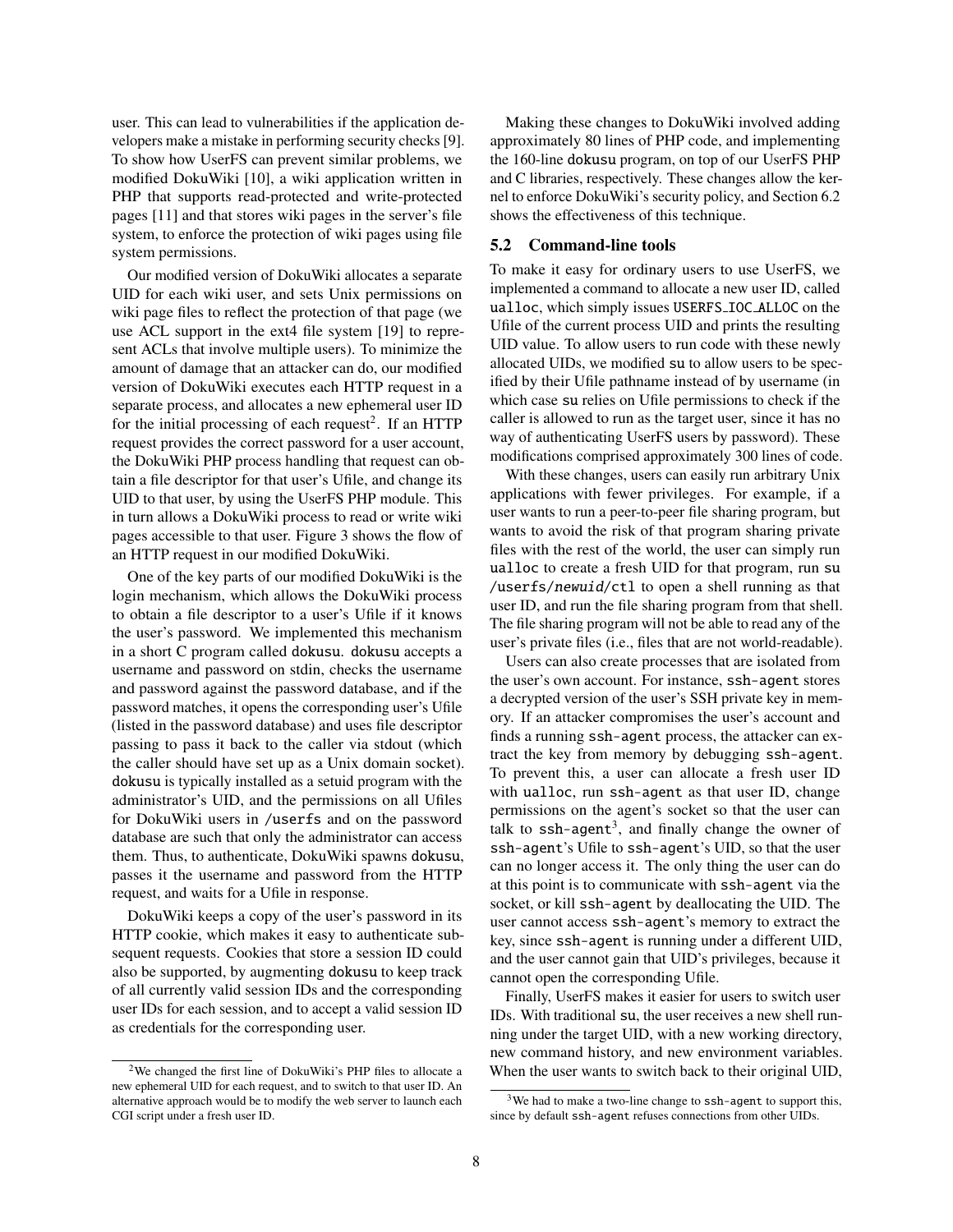

Figure 3: Flow of an HTTP request in our modified version of DokuWiki, showing Alice trying to write to two protected pages. Bold labels show process names (httpd, php, and dokusu). Italic labels show process UIDs (www-data, anonymous, admin, and 5009). After reading the users file, dokusu checks the supplied password against the stored password. In this example, Alice can modify page 1 (to which she has read-write access), but cannot modify page 2 (to which she has read-only access). In practice, Alice's UID would be a value between  $2^{30}$  and  $2^{31} - 1$ , instead of 5009.

they again lose their command history and environment variables. To show how UserFS can help, we modified su to support an option to pass the resulting Ufile back to the caller via FD passing, instead of running a shell under the resulting user's UID, and likewise modified bash to accept the Ufile FD from su (much like the design of dokusu in the previous subsection) and invoke USERFS IOC SETUID on it. This allows the user to switch UIDs without having to switch shell processes, improving user convenience.

## 5.3 User authentication

Many network services run as root in order to authenticate users and to invoke setuid to switch to that user's UID afterwards. Unfortunately, these network services are also some of the most vulnerable components in a system, since they are directly exposed to an attacker's inputs from the network, and if they are compromised, the attacker gains root access. With UserFS, network services like ftp, ssh, telnet, or IMAP mail servers can instead run as completely unprivileged processes<sup>4</sup>, and perform authentication and login via Unix domain sockets like in DokuWiki above. (Infact, they can reuse the su command from the previous subsection, which passes back the authenticated user's Ufile to the caller.) This ensures that if an attacker finds a vulnerability in a network service, they get almost no privileges on the system. To prevent an attacker from subverting subsequent connections to a compromised service, a new service process should be forked, with a fresh non-persistent UID, for each connection.

To show this is feasible, we modified the Linux NetKit FTP server [22] to authenticate users using Ufile passing; doing this required 50 lines of code, indicating that it is relatively easy to make such changes to existing applications (unlike privilege separation in the style of OpenSSH [39], which is much more invasive). Our modified FTP server uses the su program as its authentication agent.

## 5.4 Chromium browser

One application that is already broken up into many processes is Google's Chromium browser [2], which maintains a separate process for rendering each browser window, and a single browser kernel process responsible for coordinating with the rendering processes. This architecture easily lends itself to privilege separation, by isolating each rendering process. Indeed, Chromium already tries to do this on Windows using tokens [17], although this does not prevent a compromised browser process from accessing the network or world-accessible files.

With UserFS, browser processes can be isolated by allocating a fresh non-persistent UID for each rendering process, chrooting the rendering process into an

<sup>4</sup>We provide setuid-root binaries to open specific TCP ports below 1024, such as port 80 for the web server, accessible only to the web server's UID.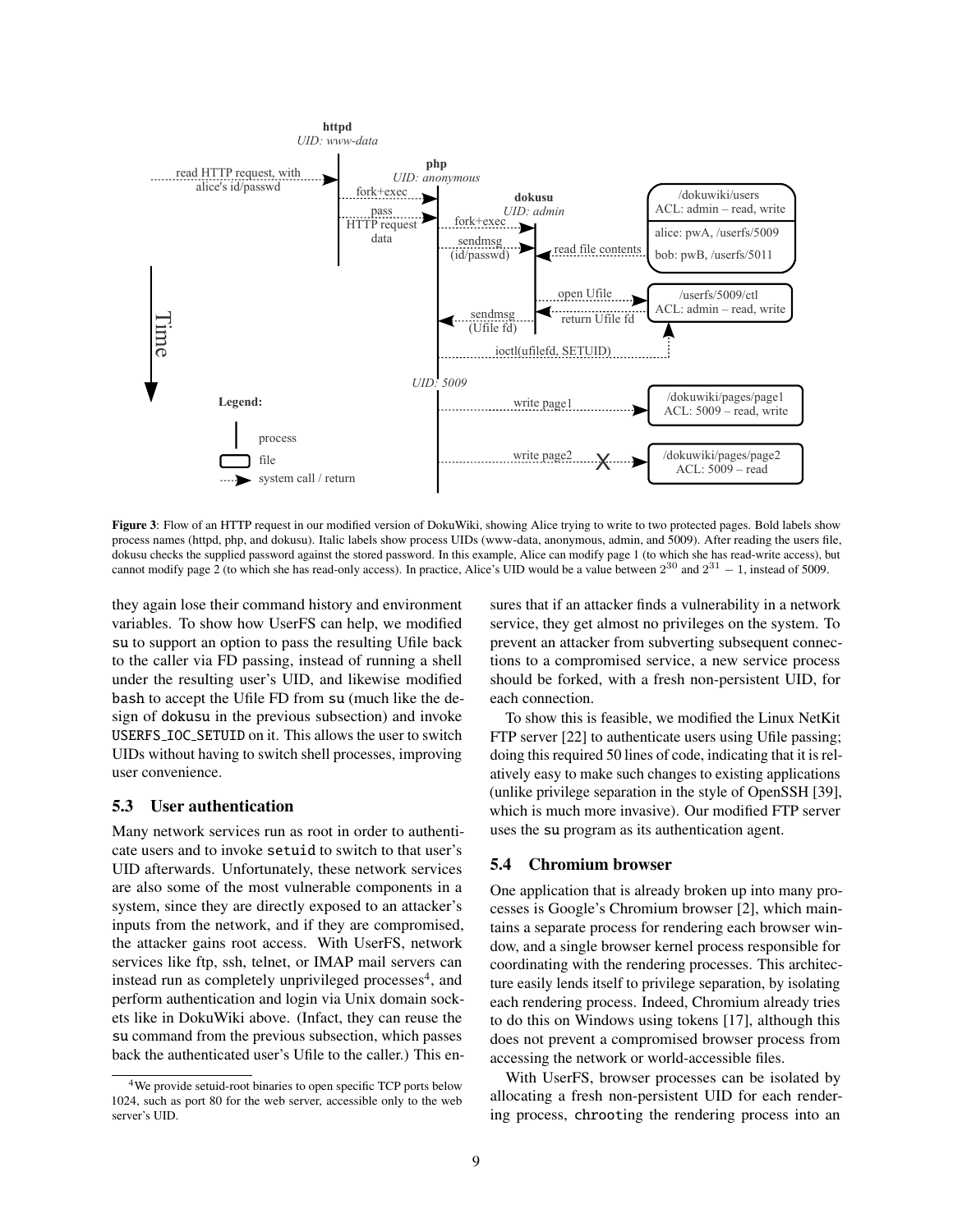empty directory, and setting up firewall rules that block all network traffic. Making these changes to Chromium required replacing the fork call in Chromium with a call to a UserFS library function called ufork that performs precisely the actions mentioned above<sup>5</sup>. All communication between the browser kernel process and the rendering processes happens via sockets, which remain intact, while the kernel's protection mechanisms ensure that a compromised rendering process cannot access any files, signal any processes, or use the network.

# 6 EVALUATION

To evaluate UserFS, we first discuss its security, then show how UserFS helps prevent attackers from exploiting vulnerabilities in DokuWiki, and then measure the performance overheads associated with UserFS.

## 6.1 Kernel security

The goal of UserFS is to allow any application to use the kernel's protection mechanisms. This implicitly assumes that the kernel's mechanisms are secure. While security vulnerabilities are found in the kernel from time to time [1], this paper does not attempt to tackle this problem, and assumes that, for the time being, users will continue to run applications on the Linux kernel.

Thus, we mostly focus on the security of any changes that UserFS makes to the Linux kernel. As a first-order measure, UserFS is relatively small—less than 3,000 lines of code—which simplifies the job of auditing our code. The specific mechanisms that UserFS provides that could be misused by adversaries are the USERFS IOC SETUID ioctl, allowing a process to switch user IDs, and the chroot mechanism that allows non-root processes to change their root directory.

We believe the USERFS\_IOC\_SETUID mechanism is secure because it only allows a process to switch user IDs if it has an open file descriptor to the corresponding Ufile. By default, each standard user's Ufile can only be opened by that user (and by root), making it no different from the current kernel policy. Users can change permissions on Ufiles to allow other processes to open them, but again, a process can only change permissions on a Ufile that they already have access to (i.e. it was initially their UID, or it was granted to them). Applications can potentially make mistakes and leak privileges over a Ufile to another process by forgetting to close a Ufile file descriptor. The UserFS library tries to mitigate this by opening all Ufiles with the O\_CLOEXEC flag.

The chroot mechanism could potentially be used recursively by an adversary to escape from a chroot jail. We believe that we have implemented sufficient safeguards

against this, as described in Section 3.2.1, but we have no formal proof of their correctness.

#### 6.2 Application security

Assuming UserFS and the Linux kernel are secure, we wanted to show what security benefits applications could extract from this. To do so, we decided to check whether any previously-reported vulnerabilities for DokuWiki would have been prevented by our changes to enforce the DokuWiki security policy using file system permissions. We found several vulnerabilities for DokuWiki in the past few years that allowed an attacker to compromise DokuWiki [32–37] (as opposed to information disclosure vulnerabilities, such as printing PHP debug information, which might help an attacker in exploiting another attack vector).

Our modified version of DokuWiki (backported to an older version of DokuWiki that contained the above vulnerabilities) was able to prevent exploits of code injection [35–37], directory traversal [33], and insufficient permission check [34] vulnerabilities (5 out of 6), but did not prevent exploits of a cross-site request forgery vulnerability [32]. Although our modified version of DokuWiki contained all of the above vulnerabilities, the vulnerable code was running with limited privileges (either the web server's ephemeral per-request UID, or the UID of a specific wiki user), which prevented the attack from doing any server-side damage.

#### 6.3 Performance

Performance of applications running on Linux with UserFS depends on two factors: overheads imposed by UserFS on system calls, and overheads associated with privilege-separating the application to make use of UserFS. In most cases, UserFS imposes no overheads on system calls, because the kernel executes the same exact access control checks based on UIDs with or without UserFS. One exception to this is the invocation of setuid binaries, for which UserFS checks the generation number of the setuid binary against the latest generation number for that UID. Applications that are modified to take advantage of UserFS incur two additional sources of overhead: the cost to invoke UserFS mechanisms, such as ioctls to allocate or change UIDs, and the cost of privilegeseparating the application into separate Unix processes.

To evaluate these three sources of overhead, we used microbenchmarks to measure the cost of system calls affected by UserFS, and we used DokuWiki to measure the cost of privilege-separating an application with UserFS. Figure 4 shows the results of these experiments on a 2.8GHz Intel Core i7 system with 8GB RAM running a 64-bit Linux 2.6.31 kernel. As can be seen from the figure, UserFS imposes minimal overheads for both user allocation and for checking generation numbers on setuid binaries (which is dwarfed by the cost of forking a setuid

<sup>5</sup>We do not provide a more fine-grained lines of code measure for the ufork function because it internally relies on most of the other functions provided by the UserFS library.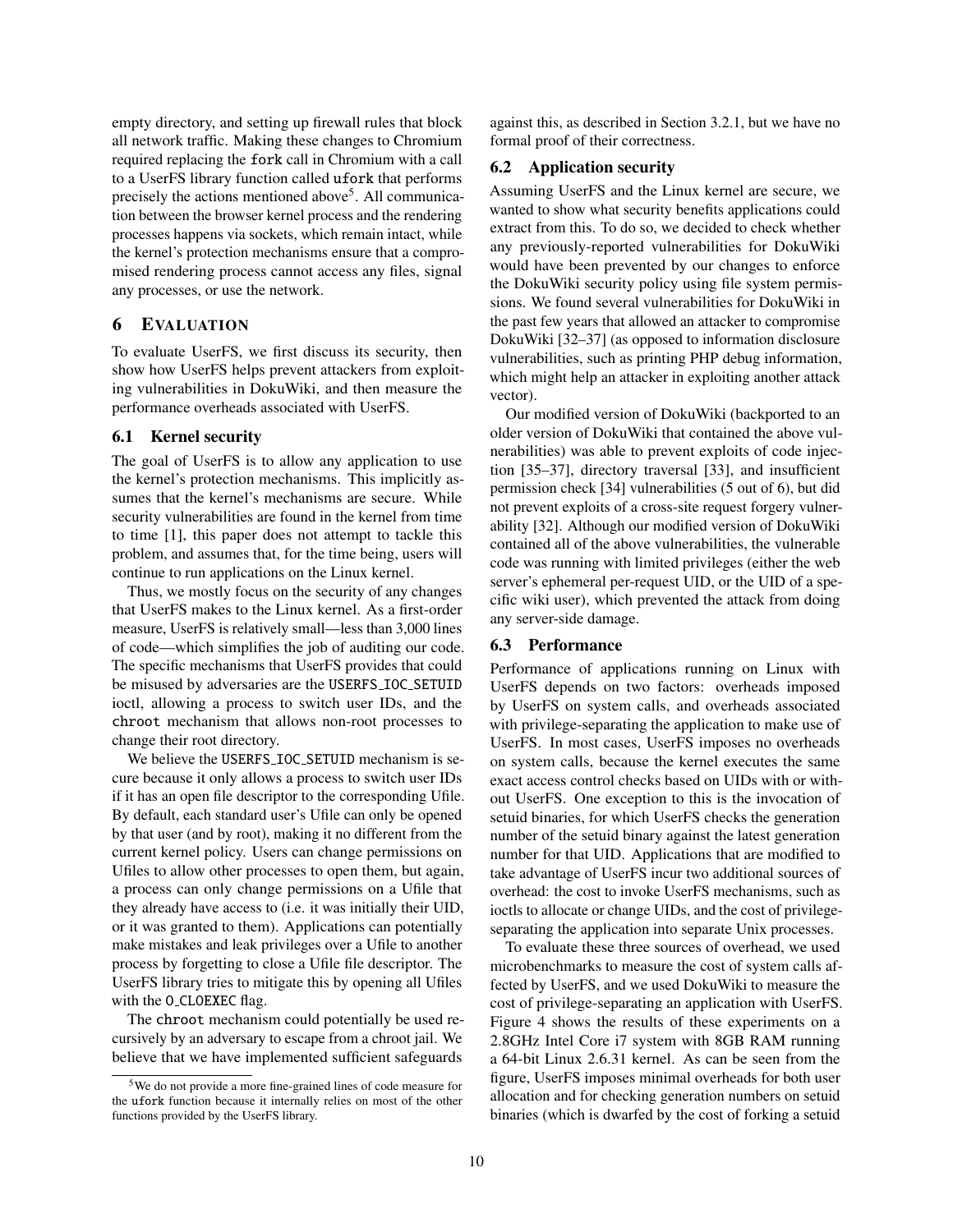| <b>Operation</b>                             | Time without UserFS   Time with UserFS |                    |
|----------------------------------------------|----------------------------------------|--------------------|
| Allocate UID                                 |                                        | $0.022 \text{ ms}$ |
| Check generation number of setuid executable |                                        | $0.003$ ms         |
| Run sudo 1s                                  | $10.943$ ms                            | $10.946$ ms        |
| Fetch page from DokuWiki                     | $45 \text{ ms}$                        | $61 \text{ ms}$    |

Figure 4: Time taken to perform several operations with and without UserFS.

program in the first place). In the case of DokuWiki, the performance overhead of privilege separation is largely dominated by the cost of spawning the dokusu authentication agent; we expect that having a long-running authentication agent that accepts requests over Unix domain sockets would significantly reduce the cost of running DokuWiki with UserFS. However, the costs of privilegeseparation are not specific to UserFS, and have been studied before extensively [2, 3, 5–7, 24, 26, 39].

# 7 RELATED WORK

The principle of least privilege [40] is generally recognized as a good strategy for building secure systems, and has been used by many applications in practice, including qmail [3], OpenSSH [39], OKWS [24], a number of web browsers [2, 18, 41], and others. Current Unix protection mechanisms make it difficult for non-root applications to follow the principle of least privilege, by not allowing them to create less-privileged principals. This requires developers that want less privileges to actually have more privileges by running as root, and UserFS directly addresses this problem.

It is well-known that reasoning about the safety of a computer system in the presence of setuid programs is difficult [21, 27], and there are many pitfalls in implementing safe setuid programs [4, 8]. At the lowest level, UserFS does not make it any easier to write a correct setuid program. However, we hope that UserFS makes it possible for programs that currently run as root, including setuid-root programs, to run under a less privileged UID instead, mitigating the damage from any vulnerability.

Krohn argued that applications must be given mechanisms to reduce their privileges [25], and ServiceOS [42] similarly argues for support for application-level principals in the OS kernel. Capability-based systems like KeyKOS [6, 20], and DIFC systems like Asbestos [12] and HiStar [46], allow users to create new protection domains of their own, at the cost of requiring a new OS kernel. Flume [26] shows how these ideas can be implemented on top of a Linux kernel to avoid the cost of re-implementing a new OS kernel, but Flume does not allow users to apply its protection mechanisms to unmodified existing applications. UserFS shows how the idea of egalitarian protection mechanisms can be realized in a standard Linux kernel, in a way that cleanly applies to most existing applications, and achieves many of the goals suggested by Krohn [25] and Wang [42].

The use of Ufile file descriptors to represent privileges over UIDs is inspired by capability systems [28]. Unlike traditional capability systems, which use capabilities to control access to all resources, UserFS only uses file descriptors to track the set of Ufiles currently held open by a process, and to pass Ufiles between processes. Initial access to Ufiles for opening the file descriptor, as well as access to all other resources, is controlled by Unix file permissions and other Unix mechanisms. One common problem facing capability systems is revocation of access. UserFS uses generation numbers to ensure that, once a UID has been reused, leftover file descriptors cannot gain access to that UID, since their generation numbers do not match the UID's generation number.

Although current Unix protection mechanisms are not egalitarian, many systems have used them to achieve privilege separation, at the cost of requiring some part of their system to run as root. For example, OKWS [24] shows how to build a privilege-separated web server by running a launcher as root, and Android [16] similarly uses Linux user IDs to isolate different applications on a cell phone. If these platforms start running increasingly more complex applications inside them, those applications will not have the benefit of running as root and creating their own protection domains. UserFS would address this problem.

Similarly, there have been a number of tools that help programmers privilege-separate their existing applications [5, 7, 39]. The resulting privilege-separated applications often require root privileges to actually set up protection domains, and UserFS could be used in conjunction with these tools to run privilege-separated applications without root access.

System call interposition [15] could, in principle, implement any policy that a kernel could implement. By relying on the kernel's protection mechanisms, UserFS avoids some of the pitfalls associated with system call interposition [14] and avoids runtime overhead for most operations. More importantly, UserFS illustrates what *interface* could be used by applications to allocate and manage their protection domains and set policies; the same interface could be implemented by a system call interposition system.

Bittau et al [5] propose a new kernel abstraction called an *sthread* that can execute certain pieces of an application's code in isolation from the rest of that application. The key contribution of *sthread*s was in providing a mechanism that has relatively low overhead for fine-grained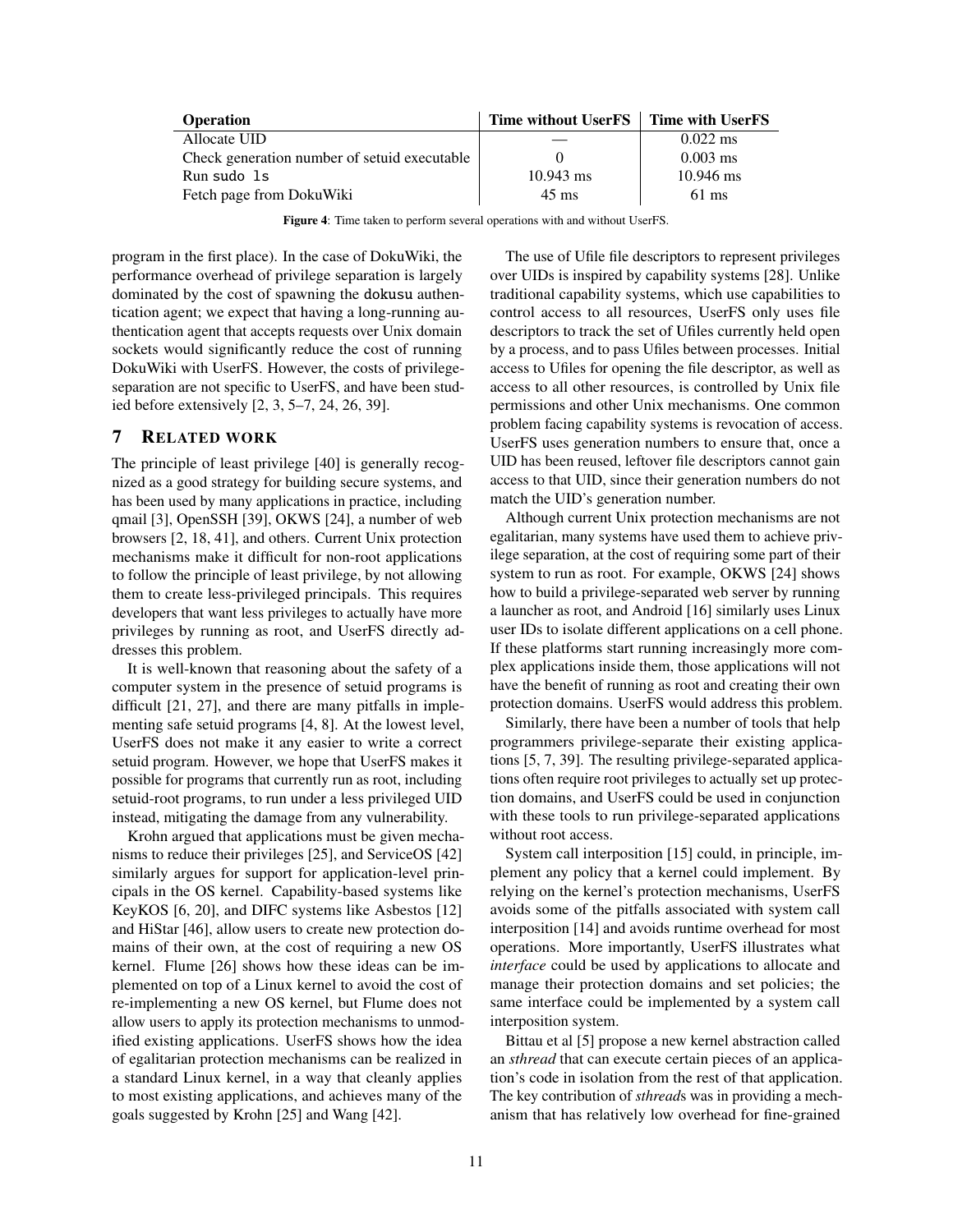isolation of process memory, and that can be used by any processes in the system. UserFS, on the other hand, provides persistent UIDs that can be used to control access to data in the file system, and to control interactions between multiple processes in an operating system.

The Linux kernel supports several security mechanisms in addition to traditional user ID protection, such as SELinux [29] and Linux-vserver [38], but none of these mechanisms allow users to create their own protection domains and use them to protect system resources like files and devices. One protection mechanism that *is* available to users on Linux is running code in a virtual machine such as qemu. Unfortunately, this is often too coarsegrained and heavy-weight for most applications.

Taint tracking in an operating system can be used to implement certain application-level security policies; for example, SubOS [23] shows how this can be implemented on OpenBSD. Unfortunately, these mechanisms are much more invasive and impose more runtime overhead than UserFS, which simply exposes existing mechanisms in the OS kernel.

The protection mechanisms in Windows differ from those found in Unix systems. Windows protection is centered around the notion of tokens [31]. Users can create tokens that grant almost no privileges, and this is used by applications such as Chromium to sandbox untrusted code [17]. However, there is no way to create tokens with a fresh user ID (without administrative privileges to create a new user), which makes it difficult to implement controlled sharing of system resources (as opposed to complete isolation in a sandbox). Windows tokens can be passed between processes, similar to how UserFS allows passing file descriptors for Ufiles. The Windows firewall allows associating firewall rules with executables. UserFS associates firewall rules with user IDs, and inherits firewall rules on user ID creation, which ensures that a user cannot escape firewall rules by creating and running a new executable.

# 8 LIMITATION AND FUTURE WORK

While UserFS helps applications run code with fewer privileges, it is not a panacea. Running untrusted code on a system often exposes a wider range of possibly-vulnerable interfaces than if we were simply interacting with the attacker over the network. For example, an attacker may try to exploit bugs in the kernel or in other applications running on the same machine. Nonetheless, if it is necessary to run untrusted or partially-trusted applications on a machine, UserFS helps improve security with respect to system resources.

UserFS, much like Linux itself, currently assumes that all file systems are always mounted on the same machine, and does not have a plan for translating UIDs from a file system that was originally mounted on a different machine. One possible approach to dealing with this problem may be to maintain a globally unique name of each UID (perhaps a public key), and to store on each file system a mapping table between file system UIDs and the globally unique names for those UIDs.

When a user ID is deallocated, it may be difficult to remove non-empty directories owned by that UID in the file system without root's intervention. While we have not yet implemented a solution to this problem, we imagine a system call or a setuid-root program that, upon request, recursively garbage-collects files or sub-directories owned by de-allocated UIDs from a given directory, as long as the caller has write permission on that directory.

UserFS only protects resources managed by the operating system, such as files, processes, and devices. Web applications often use databases to store their data, which UserFS cannot protect directly. In the future, we hope to explore the use of OS UIDs in a database to implement protection of data at a finer granularity (perhaps at the row level).

Our current prototype allocates user IDs, but does not separately allocate group IDs. We believe it is best to have only one kind of dynamically allocated principal, such as the 32-bit integer called the UID in UserFS. These principals can then be used to represent either users or groups, depending on the application's requirements. The GID and grouplist associated with every Unix process could then be used to represent a process that has the privileges of multiple principals at once. To support this, UserFS could provide a USERFS\_IOC\_ADDGROUP ioctl, which would add the Ufile's UID to the grouplist of the calling process. To avoid conflicts with existing groups, this ioctl should be only allowed for dynamicallyallocated UIDs. In terms of file permissions, we also believe that POSIX ACLs [19] are a better alternative to the Unix user-group-other permission bits.

UserFS relies on the kernel to support 32-bit UIDs, as opposed to 16-bit UIDs from the original Unix design. Linux has supported 32-bit UIDs since kernel version 2.3.39 (January 2000), but UserFS cannot support older file systems that can only keep track of a 16-bit UID, such as the original Minix filesystem.

Our prototype faces several limitations because it is implemented as a loadable kernel module, and avoids making any extensive changes to the Linux kernel. For example, the chroot system call on Linux always rejects calls from non-root users, requiring UserFS to provide an alternative way of invoking chroot. Performing privileged operations in the kernel also requires UserFS to sometimes change the current UID of the calling process. While we believe our prototype does so safely, being able to change permission checks inside the core kernel code would be both simpler and more secure in the long term.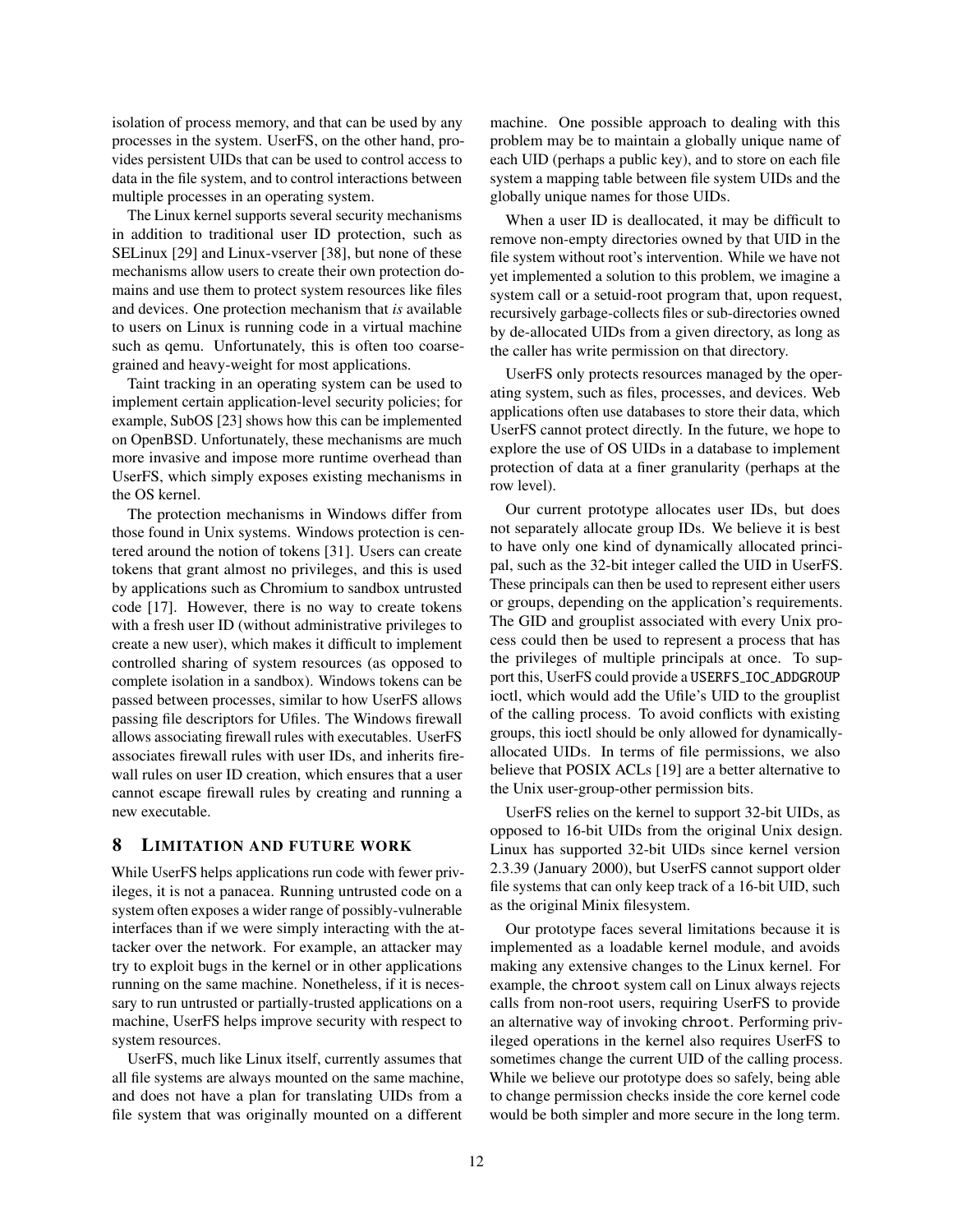If UserFS was integrated into the Linux kernel, we would hope to extend our chroot mechanism to also allow arbitrary users to use the Linux file system namespace mechanism (a generalization of the mount table). In particular, we want to allow any process to invoke *clone* with the CLONE NEWNS flag to create a new namespace, and allow a process to change its namespace using mount --bind if it's running as the same UID that invoked clone(CLONE NEWNS), along with restrictions on setuid binaries similar to chroot. Similar support could also be added to allow users to manage the system V IPC namespace (CLONE\_NEWIPC).

Finally, if UserFS was integrated into the Linux kernel, we would also like to replace our firewall mechanism with a per-process iptables firewall ruleset, inherited by child processes across fork and clone. To specify new firewall rules, applications would specify a new flag to the *clone* system call to start the child process with a fresh iptables ruleset. To ensure that a child cannot escape from the parent's firewall rules, the child's ruleset would be chained to the parent's.

# 9 CONCLUSION

This paper presented UserFS, the first system to provide egalitarian OS protection mechanisms for Linux. UserFS allows any user to use existing OS protection mechanisms, including Unix user IDs, chroot jails, and firewalls. This both allows applications to reduce their privileges, and in many cases avoids the need for root privileges altogether.

One key idea in UserFS is representing user IDs as files in a /proc-like file system. This allows applications to manage user IDs much like they would any other file, without the need to introduce any new user ID management mechanisms. UserFS maintains a hierarchy of user IDs for accountability and resource revocation purposes, but allows child user IDs in the hierarchy to be made inaccessible to parent user IDs, in order to protect sensitive processes like ssh-agent from outside interference. To cope with a limited 32-bit user ID namespace, UserFS introduces per-UID generation numbers that disambiguate multiple instances of a reused 32-bit UID value. Finally, UserFS implements security checks that make it safe to allow non-root users to invoke chroot, without allowing users to escape out of existing chroot jails or abuse setuid executables.

An important goal of the UserFS design is compatibility with existing applications, interfaces, and kernel components. Porting applications to use UserFS requires only tens to hundreds of lines of code, and prevents attackers from exploiting application-level vulnerabilities, such as code injection or missing ACL checks in a PHP-based wiki web application. UserFS requires minimal changes to the Linux kernel, comprising of a single 3,000-line

kernel module, and incurs no performance overhead for most operations.

#### ACKNOWLEDGMENTS

We thank the anonymous reviewers, Ramesh Chandra, Chris Laas, and Xi Wang for providing valuable feedback that improved this paper. This work was supported in part by Quanta Computer. Taesoo Kim is partially supported by the Samsung Scholarship Foundation.

## **REFERENCES**

- [1] Jeff Arnold and M. Frans Kaashoek. Ksplice: Automatic rebootless kernel updates. In *Proceedings of the ACM EuroSys Conference*, Nuremberg, Germany, March 2009.
- [2] Adam Barth, Collin Jackson, Charles Reis, and Google Chrome Team. The Security Architecture of the Chromium Browser. Technical report, Google Inc., 2008.
- [3] Daniel J. Bernstein. Some thoughts on security after ten years of qmail 1.0. In *Proceedings of the Computer Security Architecture Workshop (CSAW)*, Fairfax, VA, November 2007.
- [4] Matt Bishop. How to write a setuid program. *;login: The Magazine of Usenix & Sage*, 12(1):5–11, January/February 1987.
- [5] Andrea Bittau, Petr Marchenko, Mark Handley, and Brad Karp. Wedge: Splitting applications into reduced-privilege compartments. In *Proceedings of the 5th Symposium on Networked Systems Design and Implementation*, pages 309–322, San Francisco, CA, April 2008.
- [6] Alan C. Bomberger, A. Peri Frantz, William S. Frantz, Ann C. Hardy, Norman Hardy, Charles R. Landau, and Jonathan S. Shapiro. The KeyKOS nanokernel architecture. In *Proceedings of the USENIX Workshop on Micro-Kernels and Other Kernel Architectures*, pages 95–112, April 1992.
- [7] David Brumley and Dawn Xiaodong Song. Privtrans: Automatically partitioning programs for privilege separation. In *Proceedings of the 13th Usenix Security Symposium*, pages 57–72, San Diego, CA, August 2004.
- [8] Hao Chen, David Wagner, and Drew Dean. Setuid demystified. In *Proceedings of the 11th Usenix Security Symposium*, San Francisco, CA, August 2002.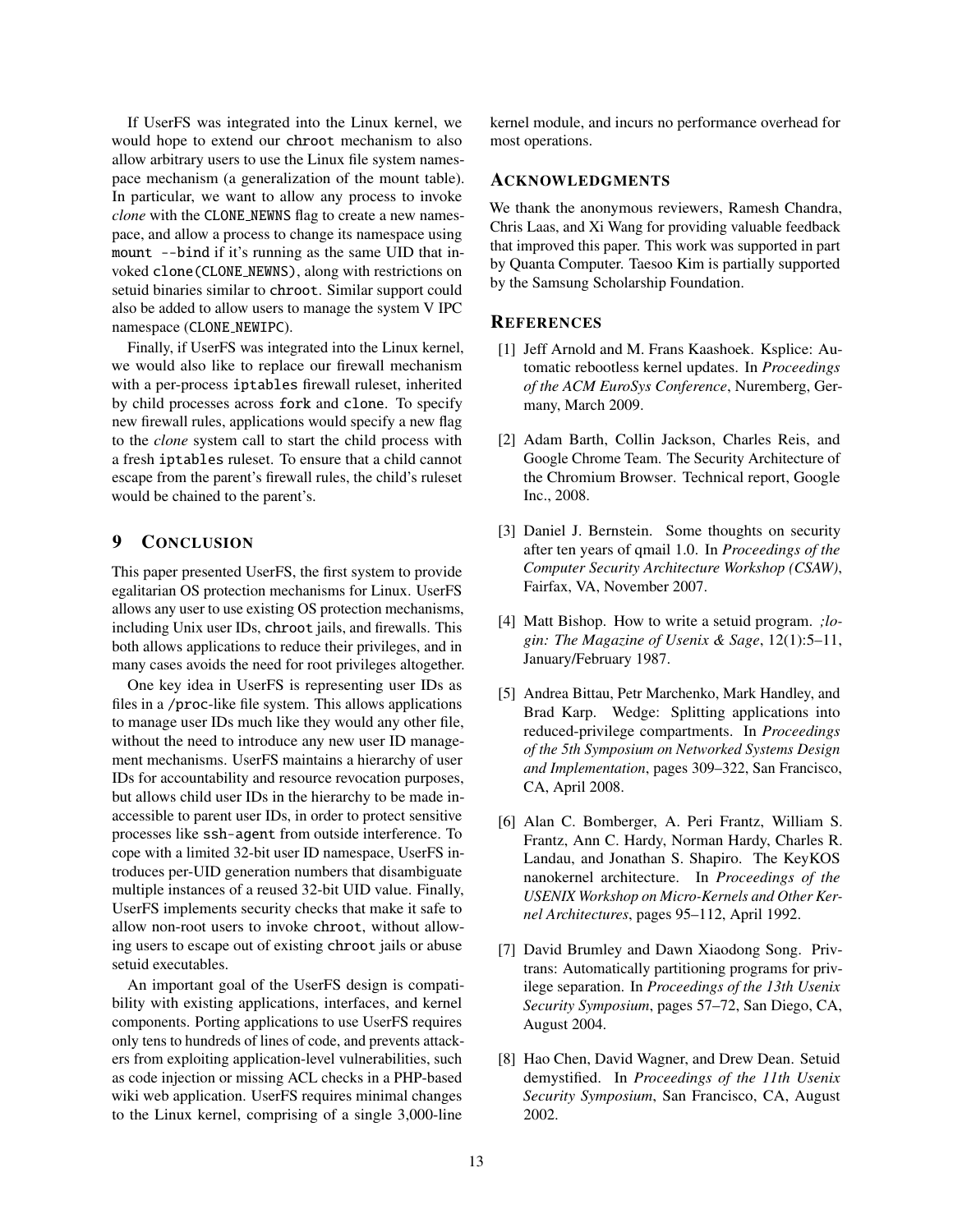- [9] Michael Dalton, Nickolai Zeldovich, and Christos Kozyrakis. Nemesis: Preventing authentication and access control vulnerabilities in web applications. In *Proceedings of the 18th Usenix Security Symposium*, pages 267–282, Montreal, Canada, August 2009.
- [10] DokuWiki. http://www.dokuwiki.org/ dokuwiki.
- [11] DokuWiki. Access control lists. http://www. dokuwiki.org/acl.
- [12] Petros Efstathopoulos, Maxwell Krohn, Steve Van-DeBogart, Cliff Frey, David Ziegler, Eddie Kohler, David Mazières, M. Frans Kaashoek, and Robert Morris. Labels and event processes in the Asbestos operating system. In *Proceedings of the 20th ACM Symposium on Operating Systems Principles*, pages 17–30, Brighton, UK, October 2005.
- [13] Ulfar Erlingsson, Martín Abadi, Michael Vrable, Mihai Budiu, and George C. Necula. XFI: software guards for system address spaces. In *Proceedings of the 7th Symposium on Operating Systems Design and Implementation*, Seattle, WA, November 2006.
- [14] Tal Garfinkel. Traps and pitfalls: Practical problems in in system call interposition based security tools. In *Proceedings of the Network and Distributed Systems Security Symposium*, February 2003.
- [15] Tal Garfinkel, Ben Pfaff, and Mendel Rosenblum. Ostia: A delegating architecture for secure system call interposition. In *Proceedings of the Network and Distributed Systems Security Symposium*, February 2004.
- [16] Google, Inc. Android: Security and permissions. http://developer.android.com/ guide/topics/security/security.html.
- [17] Google, Inc. Chromium sandbox. http://dev.chromium.org/developers/ design-documents/sandbox.
- [18] Chris Grier, Shuo Tang, and Samuel T. King. Secure web browsing with the OP web browser. In *Proceedings of the IEEE Symposium on Security and Privacy*, pages 402–416, Oakland, CA, 2008.
- [19] Andreas Grünbacher. POSIX access control lists on Linux. In *Proceedings of the USENIX 2003 Annual Technical Conference, FREENIX track*, pages 259– 272, San Antonio, TX, June 2003.
- [20] Norman Hardy. KeyKOS architecture. *ACM SIGOPS Operating System Review*, 19(4):8–25, October 1985.
- [21] Michael A. Harrison, Walter L. Ruzzo, and Jeffrey D. Ullman. Protection in operating systems. *Communications of the ACM*, 19(8):461–471, August 1976.
- [22] David A. Holland. linux-ftpd. In *Linux NetKit*. ftp://ftp.uk.linux.org/pub/ linux/Networking/netkit/linux-ftpd-0. 17.tar.gz.
- [23] Sotiris Ioannidis, Steven M. Bellovin, and Jonathan Smith. Sub-operating systems: A new approach to application security. In *SIGOPS European Workshop*, September 2002.
- [24] Maxwell Krohn. Building secure high-performance web services with OKWS. In *Proceedings of the 2004 USENIX Annual Technical Conference*, Boston, MA, June–July 2004.
- [25] Maxwell Krohn, Petros Efstathopoulos, Cliff Frey, M. Frans Kaashoek, Eddie Kohler, David Mazieres, ` Robert Morris, Michelle Osborne, Steve VanDeBogart, and David Ziegler. Make least privilege a right (not a privilege). In *Proceedings of the 10th Workshop on Hot Topics in Operating Systems*, Santa Fe, NM, June 2005.
- [26] Maxwell Krohn, Alexander Yip, Micah Brodsky, Natan Cliffer, M. Frans Kaashoek, Eddie Kohler, and Robert Morris. Information flow control for standard OS abstractions. In *Proceedings of the 21st ACM Symposium on Operating Systems Principles*, pages 321–334, Stevenson, WA, October 2007.
- [27] Tim Levin, Steven J. Padilla, and Cynthia E. Irvine. A formal model for UNIX setuid. In *Proceedings of the 10th IEEE Symposium on Security and Privacy*, pages 73–83, Oakland, CA, May 1989.
- [28] Henry M. Levy. *Capability-Based Computer Systems*. Digital Press, 1984.
- [29] Peter Loscocco and Stephen Smalley. Integrating flexible support for security policies into the Linux operating system. In *Proceedings of the 2001 USENIX Annual Technical Conference*, pages 29– 40, June 2001. FREENIX track.
- [30] Chi-Keung Luk, Robert Cohn, Robert Muth, Harish Patil, Artur Klauser, Geoff Lowney, Steven Wallace, Vijay Janapa Reddi, and Kim Hazelwood. Pin: building customized program analysis tools with dynamic instrumentation. In *Proceedings of the 2005 ACM SIGPLAN Conference on Programming Language Design and Implementation*, pages 190–200, Chicago, IL, June 2005.